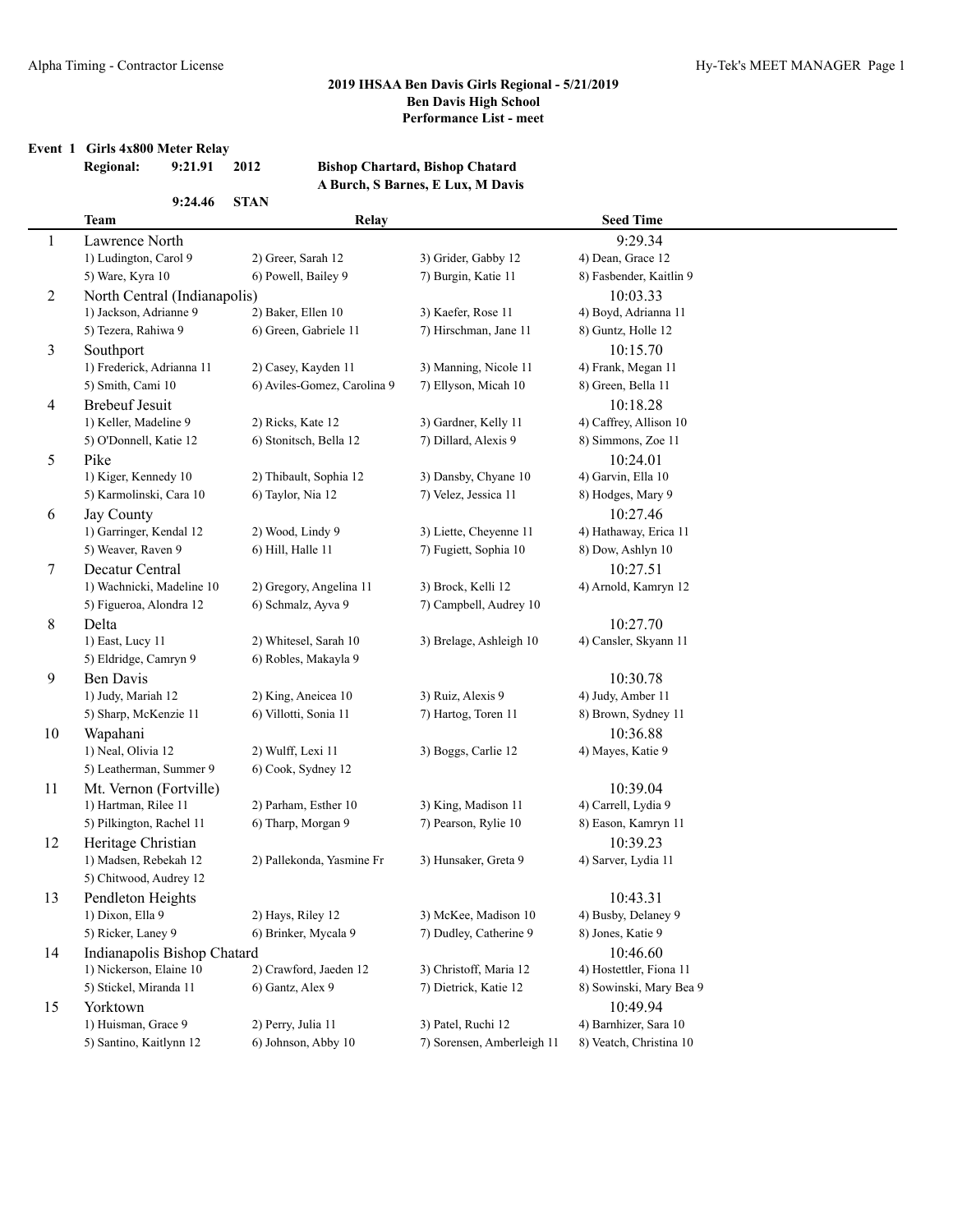|    | <b>Event 16 Girls Pole Vault</b> |              |             |    |                               |                  |  |
|----|----------------------------------|--------------|-------------|----|-------------------------------|------------------|--|
|    | <b>Regional:</b>                 | $13 - 01$    | 2009        |    | <b>McCardwell - Pendleton</b> |                  |  |
|    | <b>Regional:</b>                 | $13 - 01$    | 2010        |    | <b>Margo Tucker</b>           |                  |  |
|    |                                  | $11 - 02.00$ | <b>STAN</b> |    |                               |                  |  |
|    | <b>Name</b>                      |              |             |    | Year School                   | <b>Seed Mark</b> |  |
|    | Barr, Tristan                    |              |             |    | 10 New Castle                 | $11 - 00.00$     |  |
| 2  | Piatt, Kierstin                  |              |             | 11 | Southport                     | 10-06.00         |  |
| 3  | Bakx, Carolyn                    |              |             |    | 12 Lawrence North             | 10-06.00         |  |
| 4  | Neu, Graycen                     |              |             | 12 | Delta                         | 10-03.00         |  |
| 5  | Smith, Grace                     |              |             | 12 | New Castle                    | $9 - 00.00$      |  |
| 6  | Hart, Emma                       |              |             | 12 | Decatur Central               | 8-06.00          |  |
| 7  | Wagner, Mia                      |              |             | 11 | <b>Brebeuf Jesuit</b>         | 8-06.00          |  |
| 8  | Hostettler, Deidre               |              |             | 9  | Indianapolis Bishop Chatard   | 8-00.00          |  |
| 9  | Brewer, Desiree'                 |              |             |    | 10 Pike                       | 8-00.00          |  |
| 10 | Gallagher, Sydney                |              |             | 11 | Brebeuf Jesuit                | 8-00.00          |  |
| 11 | Poynter, Railyn                  |              |             | 10 | Perry Meridian                | 7-06.00          |  |
| 12 | Link, Madeline                   |              |             | 11 | Mt. Vernon (Fortville)        | 7-06.00          |  |
| 13 | Nool, Taleah                     |              |             |    | 9 Southport                   | 7-06.00          |  |
| 14 | Minnich, Lu-Si                   |              |             | 9  | Lawrence Central              | 7-06.00          |  |
| 15 | Kendrex, Danae                   |              |             | 9  | Mt. Vernon (Fortville)        | 7-06.00          |  |
| 16 | Hull, Maddie                     |              |             | 11 | Muncie Burris                 | $7 - 00.00$      |  |
| 17 | Withers, Kerissa                 |              |             |    | 11 Delta                      | 7-00.00          |  |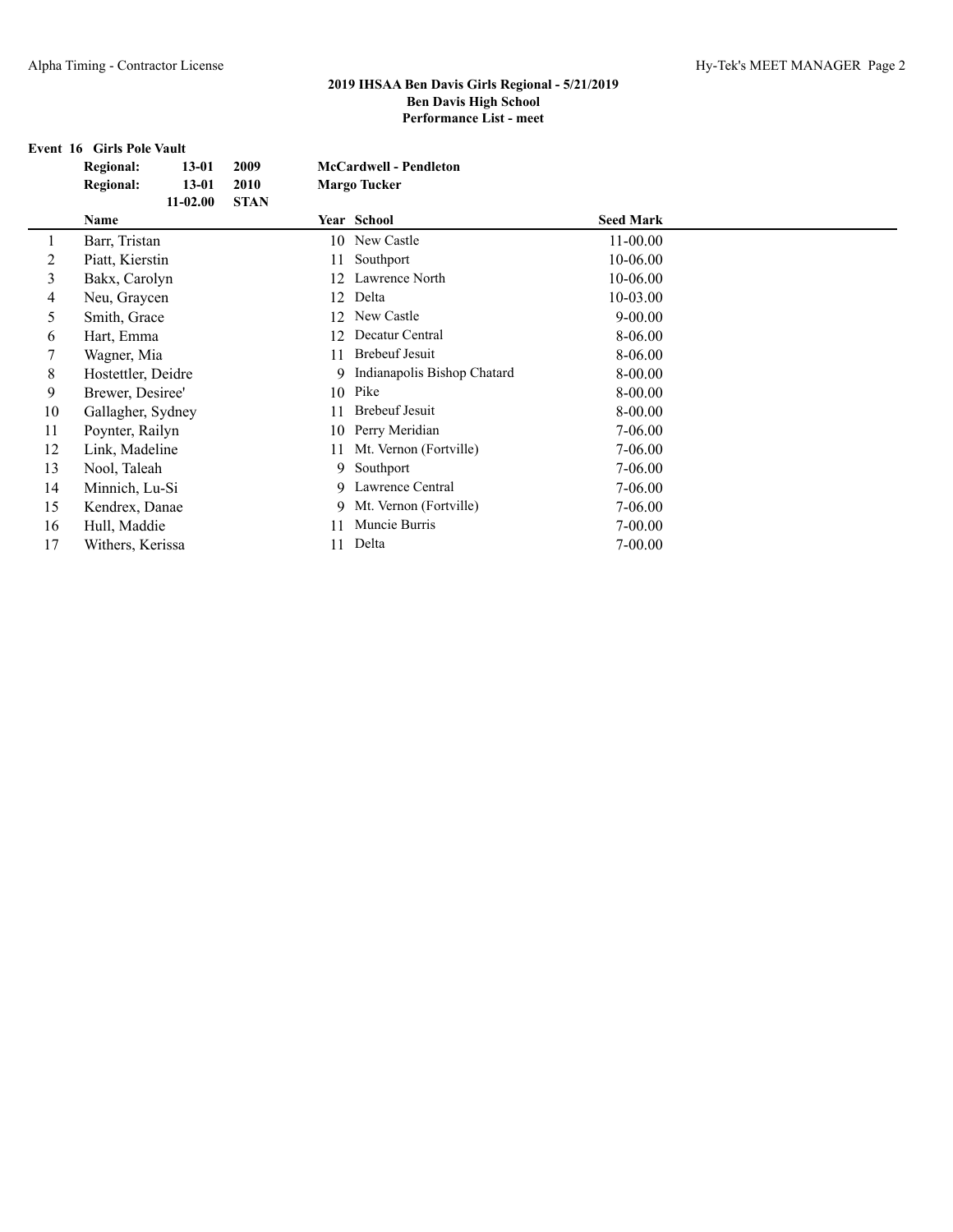# **Event 14 Girls Discus Throw**

|              | <b>Regional:</b><br>155-08.50 | 2014        |     | <b>Adriana Brown, Lawrence Cen</b>  |                  |             |
|--------------|-------------------------------|-------------|-----|-------------------------------------|------------------|-------------|
|              | <b>Regional:</b><br>155-08.50 | 5/27/2014   |     | <b>Adriana Brown, Lawrence Cen</b>  |                  |             |
|              | 125-05<br>Name                | <b>STAN</b> |     | Year School                         | <b>Seed Mark</b> |             |
| $\mathbf{1}$ | Ingle, Matisen                |             |     | 12 North Central (Indianapolis)     | 135-05           | <b>STAN</b> |
| 2            | Rendell, Mercedes             |             | 12  | Lawrence North                      | 128-09.75        | <b>STAN</b> |
| 3            | Hill, Erikka                  |             | 10  | Shenandoah                          | 126-04.75        | <b>STAN</b> |
| 4            | Robinson, Briyanna            |             |     | 12 North Central (Indianapolis)     | 123-05           |             |
| 5.           | Jordan, Alexa                 |             |     | 12 Lawrence Central                 | 119-11           |             |
| 6            | Flight, Madeline              |             | 12  | Pike                                | 114-09           |             |
|              | Himes, Sarah                  |             | 12. | Heritage Christian                  | 114-02           |             |
| 8            | Fennig, Kassidy               |             | 11  | Jay County                          | 110-08           |             |
| 9            | Schuessler, Mya               |             |     | Southport                           | 108-11           |             |
| 10           | Whigham, Antwanae             |             | 11  | Anderson                            | 108-05.50        |             |
| 11           | Shoaf, McKenzie               |             | 12  | Pendleton Heights                   | 106-05           |             |
| 12           | Murff, Morgan                 |             | 10  | Lawrence Central                    | $105 - 00$       |             |
| 13           | Smith, Kaily                  |             | 11  | <b>Anderson Preparatory Academy</b> | 101-11.25        |             |
| 14           | Pineda, Carmen                |             | 12  | Indianapolis Cardinal Ritter        | $101 - 06$       |             |
| 15           | Miller, Ellie                 |             | 12  | Yorktown                            | 99-05            |             |
| 16           | Smith, Sophia                 |             | 10  | Cowan                               | 94-04            |             |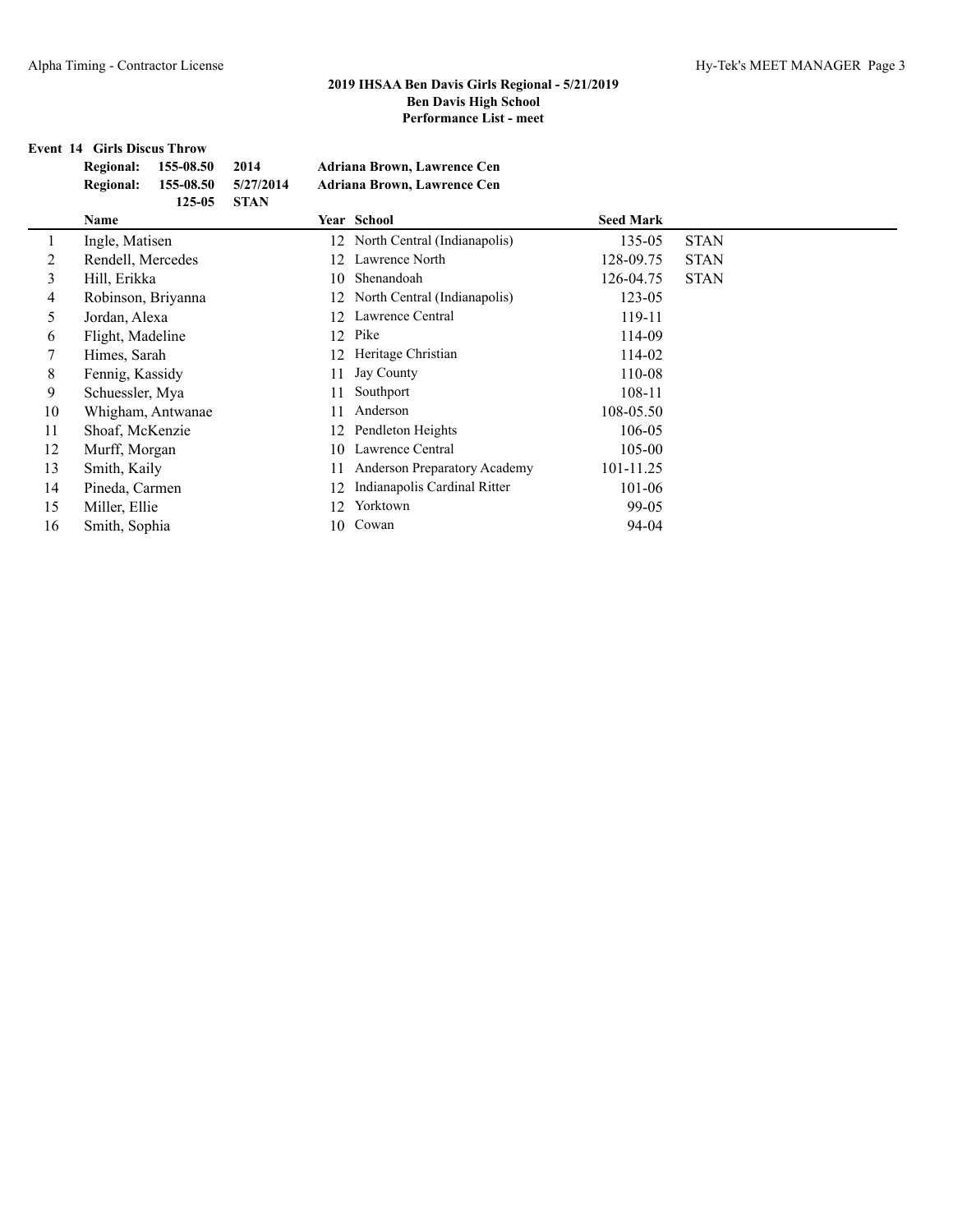#### **Event 13 Girls High Jump**

|    | <b>Regional:</b> | 5-07.50 | 2007        |    | <b>Breslin - Cathedral</b>    |                  |             |
|----|------------------|---------|-------------|----|-------------------------------|------------------|-------------|
|    |                  | 5-04.50 | <b>STAN</b> |    |                               |                  |             |
|    | Name             |         |             |    | <b>Year School</b>            | <b>Seed Mark</b> |             |
|    | Goss, Khera      |         |             | 11 | Ben Davis                     | 5-04.50          | <b>STAN</b> |
| 2  | Stickel, Mayan   |         |             |    | 9 Indianapolis Bishop Chatard | $5 - 03.00$      |             |
| 3  | Baird, Caitlin   |         |             | 12 | Perry Meridian                | $5 - 02.00$      |             |
| 4  | Haney, Miranda   |         |             | 12 | Monroe Central                | 5-01.00          |             |
| 5  | Bidwell, Eliza   |         |             | 9. | Mt. Vernon (Fortville)        | 5-01.00          |             |
| 6  | Whitesel, Sarah  |         |             | 10 | Delta                         | 5-01.00          |             |
| 7  | Baker, Sarai     |         |             | 12 | Lawrence Central              | 5-01.00          |             |
| 8  | Vannatter, Abby  |         |             | 11 | Wapahani                      | $5 - 00.00$      |             |
| 9  | Taylor, Paige    |         |             | 9  | Yorktown                      | $5 - 00.00$      |             |
| 10 | Thurman, Emma    |         |             | 10 | New Castle                    | $5 - 00.00$      |             |
| 11 | Moore, Delaney   |         |             | 10 | North Central (Indianapolis)  | $4 - 10.00$      |             |
| 12 | Conway, Nyah     |         |             | 11 | Indianapolis Cathedral        | $4 - 10.00$      |             |
| 13 | Myers, Sydney    |         |             | 12 | Winchester Community          | $4 - 10.00$      |             |
| 14 | Madden, Ally     |         |             | 9. | Blue River Valley             | $4 - 10.00$      |             |
| 15 | Parker, Holli    |         |             | 11 | Indianapolis Bishop Chatard   | $4 - 10.00$      |             |
| 16 | Hutson, Cara     |         |             | 10 | Perry Meridian                | 4-08.00          |             |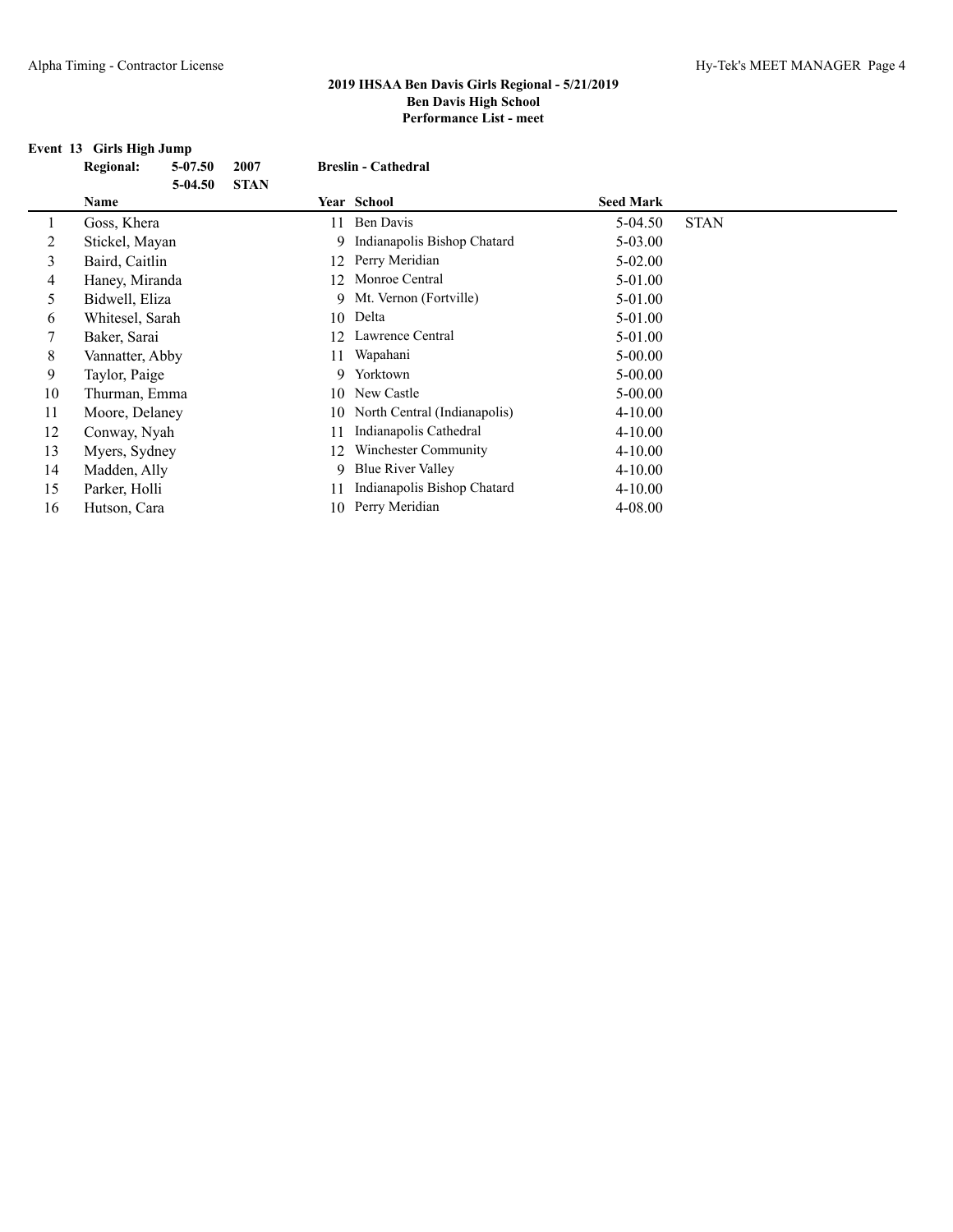# **Event 12 Girls Long Jump<br>Regional:** 19-05 2007

|    | <b>Regional:</b><br>$19-05$<br>2007 | <b>Young - Muncie Central</b>      |                         |
|----|-------------------------------------|------------------------------------|-------------------------|
|    | 17-08.25<br><b>STAN</b><br>Name     | Year School                        | <b>Seed Mark</b>        |
|    | Sowell, Shaunyae                    | North Central (Indianapolis)<br>12 | <b>STAN</b><br>17-11.00 |
| 2  | Parchman, Alexis                    | Indianapolis Cathedral<br>10       | 17-07.25                |
| 3  | Mappes, Rebekah                     | Southport<br>11                    | 17-02.00                |
| 4  | Sakeuh, Patience                    | Pendleton Heights<br>11.           | 17-00.00                |
| 5  | Gomillia, Anajah                    | Ben Davis<br>12                    | 16-11.50                |
| 6  | Dale, Ali                           | 10 Perry Meridian                  | 16-07.50                |
|    | Myers, Aubrey                       | Herron<br>10                       | 16-07.00                |
| 8  | Tillman, Korionna                   | Indianapolis George Washingt<br>12 | 16-05.00                |
| 9  | Litt, Taniqua                       | Pike<br>11                         | 16-01.00                |
| 10 | Simmons, Si'tiya                    | Indianapolis Metropolitan<br>10    | 16-00.50                |
| 11 | Hall, Anyssa                        | 9 New Castle                       | 16-00.00                |
| 12 | McGinley, Moira                     | Indianapolis Bishop Chatard<br>10  | 15-11.50                |
| 13 | Spaulding, Aly                      | Eastern Hancock<br>11              | 15-11.50                |
| 14 | Schwer, Mallory                     | Delta<br>9                         | $15-02.00$              |
| 15 | Woods-Barnes, Janelle               | Muncie Central<br>12               | 15-00.00                |
| 16 | Hill, Halle                         | Jay County<br>11                   | 14-10.50                |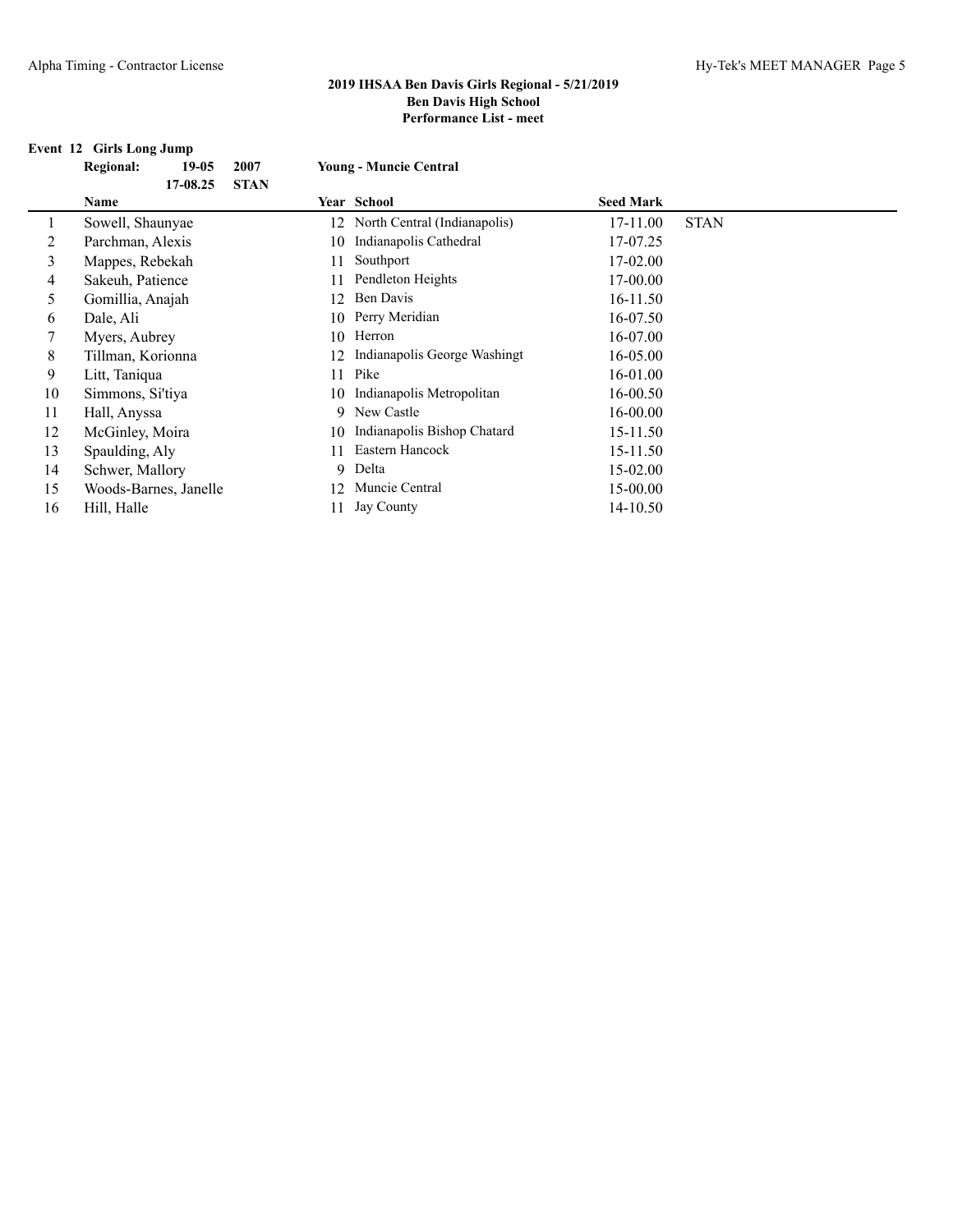# **Event 2 Girls 100 Meter Dash Prelims**

|                | <b>Regional:</b><br>11.78<br>5/23/2017 | Lynna Irby, Pike                   |                      |
|----------------|----------------------------------------|------------------------------------|----------------------|
|                | <b>Regional:</b><br>5/27/2014<br>11.86 | Lynna Irby, Pike                   |                      |
|                | <b>STAN</b><br>12.27<br>Name           | Year School                        | <b>Seed Time</b>     |
|                | Killebrew, Semira                      | <b>Brebeuf Jesuit</b><br>12        | <b>STAN</b><br>11.73 |
| 2              | Herbert, Taylor                        | Lawrence Central<br>10             | <b>STAN</b><br>12.19 |
| 3              | Blue-Williams, Skylynn                 | North Central (Indianapolis)<br>11 | 12.22<br><b>STAN</b> |
| $\overline{4}$ | Robinson, Alyssa-Simone                | North Central (Indianapolis)<br>12 | 12.34                |
| 5              | Hearn, Hanna                           | <b>Brebeuf Jesuit</b><br>12        | 12.39                |
| 6              | Ross, Jailyn                           | Pike<br>12                         | 12.43                |
| 7              | Bargue, Hannah                         | Perry Meridian<br>11               | 12.47                |
| 8              | Miller, Kennedy                        | Indianapolis Cathedral<br>12       | 12.52                |
| 9              | Simmons, Kacyra                        | Ben Davis<br>9                     | 12.57                |
| 10             | Dale, Ali                              | Perry Meridian<br>10               | 12.64                |
| 11             | Dixon, Makyra                          | Anderson<br>10                     | 12.88                |
| 12             | Hamilton, Staisha                      | Anderson<br>12.                    | 12.92                |
| 13             | Hall, Anyssa                           | New Castle<br>9                    | 13.18                |
| 14             | Vannatter, Abby                        | Wapahani<br>11                     | 13.23                |
| 15             | Hall, Shayla                           | Muncie Central<br>12               | 13.45                |
| 16             | Arguijo, Devin                         | Yorktown<br>12                     | 13.46                |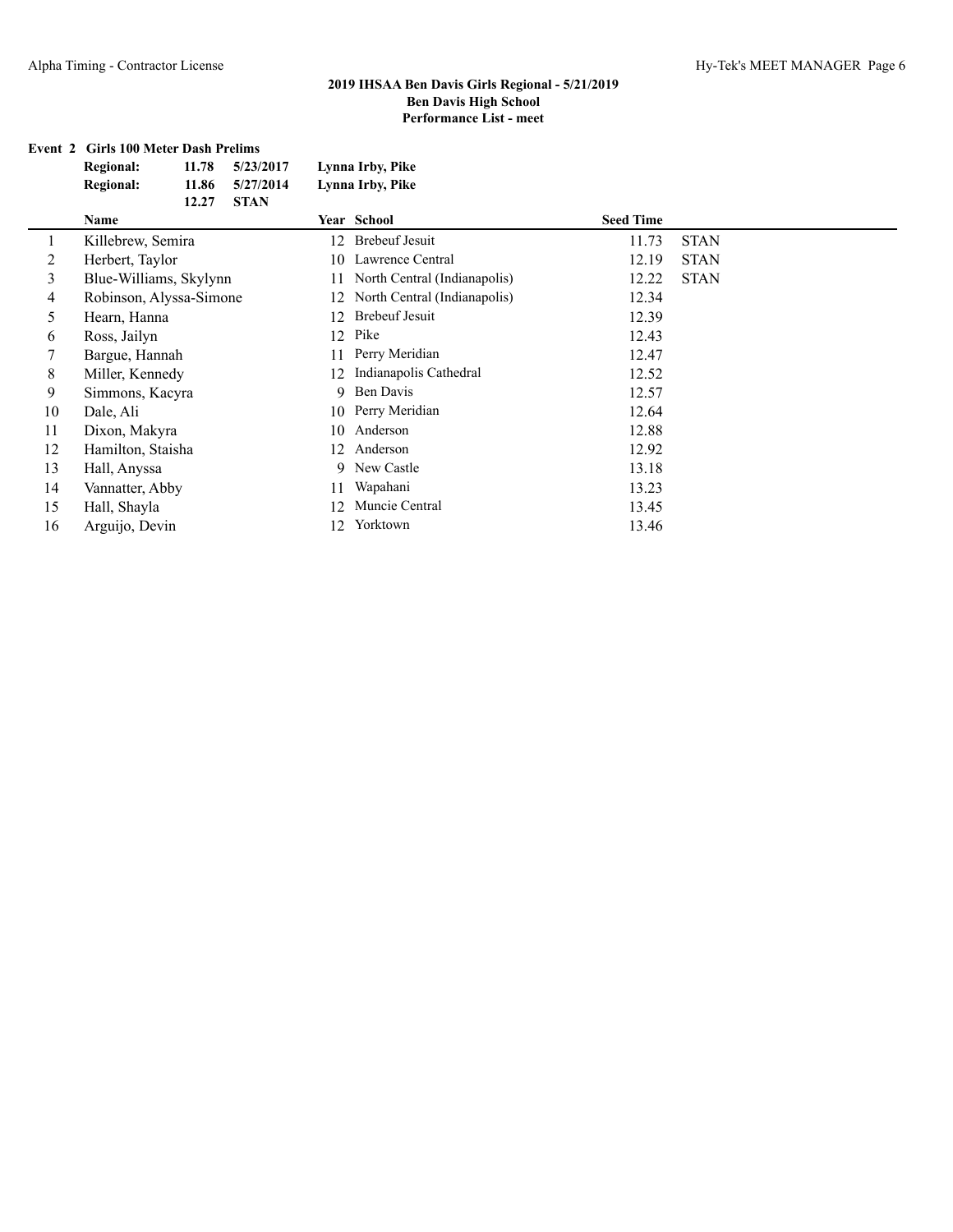# **Event 3 Girls 100 Meter Hurdles Prelims**

|         | <b>Regional:</b><br>14.33<br>15.00 | 2005<br><b>STAN</b> |    | <b>Ivy - Muncie Central</b>  |                  |             |
|---------|------------------------------------|---------------------|----|------------------------------|------------------|-------------|
|         | Name                               |                     |    | Year School                  | <b>Seed Time</b> |             |
| $\perp$ | Robinson, Chanler                  |                     | 11 | North Central (Indianapolis) | 14.60            | <b>STAN</b> |
| 2       | Parchman, Ayana                    |                     | 12 | Lawrence Central             | 14.93            | <b>STAN</b> |
| 3       | Ricker-Hurley, Kamrin              |                     | 11 | Pike                         | 15.00            | <b>STAN</b> |
| 4       | Barnes, Beth                       |                     | 12 | Indianapolis Bishop Chatard  | 15.31            |             |
| 5.      | Cooks, Areiahna                    |                     | 12 | Ben Davis                    | 15.40            |             |
| 6       | Johnson, MaKayla                   |                     | 12 | Ben Davis                    | 15.45            |             |
|         | Sakeuh, Patience                   |                     | 11 | Pendleton Heights            | 15.49            |             |
| 8       | Walker, Ashlen                     |                     | 10 | North Central (Indianapolis) | 16.50            |             |
| 9       | Hunt, Emma                         |                     | 11 | Covenant Christian (Indpls)  | 16.75            |             |
| 10      | Reese, Ailliyah                    |                     | 11 | Lawrence Central             | 16.93            |             |
| 11      | Benter, Abby                       |                     | 10 | Jay County                   | 16.95            |             |
| 12      | Conway, Nyah                       |                     | 11 | Indianapolis Cathedral       | 17.00            |             |
| 13      | Hoeppner, Vivian                   |                     | 12 | Mt. Vernon (Fortville)       | 17.09            |             |
| 14      | Witham, Joslynn                    |                     | 11 | <b>Blue River Valley</b>     | 17.14            |             |
| 15      | McIntosh, Sayla                    |                     | 10 | Muncie Central               | 17.42            |             |
| 16      | Zickgraf, Ashtyn                   |                     |    | 9 Wapahani                   | 17.63            |             |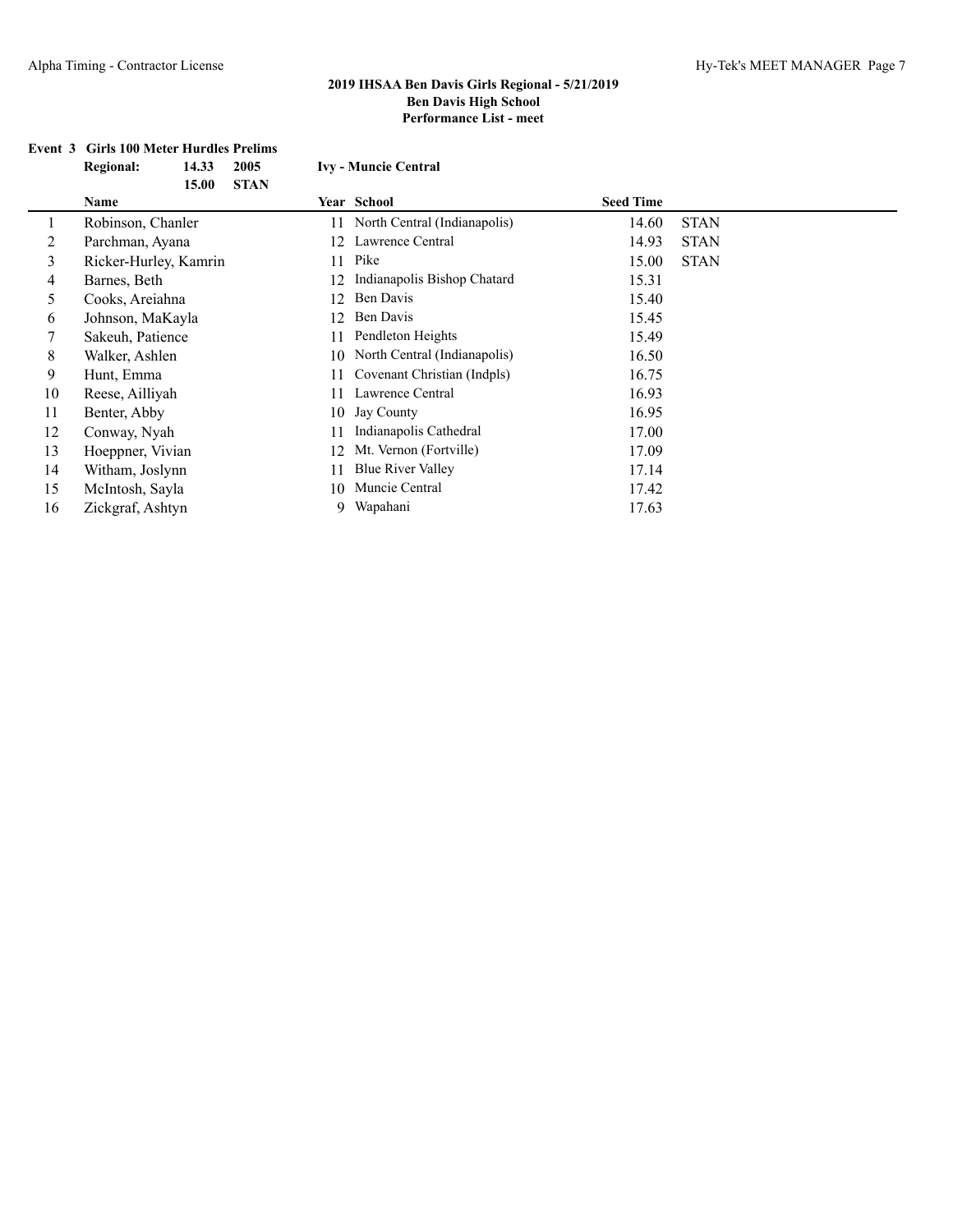# **Event 4 Girls 200 Meter Dash Prelims<br>Regional:** 24.47 2012

|    | <b>Regional:</b><br>2012<br>24.47<br><b>STAN</b><br>25.17 | <b>Chelsea Yeadon, Pike</b>        |                      |
|----|-----------------------------------------------------------|------------------------------------|----------------------|
|    | Name                                                      | Year School                        | <b>Seed Time</b>     |
|    | Killebrew, Semira                                         | <b>Brebeuf Jesuit</b><br>12        | <b>STAN</b><br>24.62 |
| 2  | Blue-Williams, Skylynn                                    | North Central (Indianapolis)<br>11 | <b>STAN</b><br>24.90 |
| 3  | Simmons, Kacyra                                           | Ben Davis<br>9                     | <b>STAN</b><br>25.11 |
| 4  | Ross, Jailyn                                              | Pike<br>12                         | <b>STAN</b><br>25.12 |
| 5  | Robinson, Alyssa-Simone                                   | North Central (Indianapolis)<br>12 | 25.22                |
| 6  | Elliott, Ramiah                                           | 9 North Central (Indianapolis)     | 25.23                |
|    | Bargue, Hannah                                            | Perry Meridian<br>11               | 25.47                |
| 8  | Chestnut, Brooklyn                                        | <b>Brebeuf Jesuit</b><br>11        | 26.17                |
| 9  | Parchman, Alexis                                          | Indianapolis Cathedral<br>10       | 26.36                |
| 10 | Howard, Zaharia                                           | Anderson<br>10                     | 26.40                |
| 11 | Jones, Nyla                                               | 9 Ben Davis                        | 26.63                |
| 12 | Vannatter, Abby                                           | Wapahani<br>11                     | 26.94                |
| 13 | Sims-Jones, Garynn                                        | 9 Muncie Central                   | 27.10                |
| 14 | Stigleman, Calli                                          | Jay County<br>11                   | 27.38                |
| 15 | Dixon, Makyra                                             | Anderson<br>10                     | 27.54                |
| 16 | Henson, Joi                                               | Lawrence North<br>10               | 27.66                |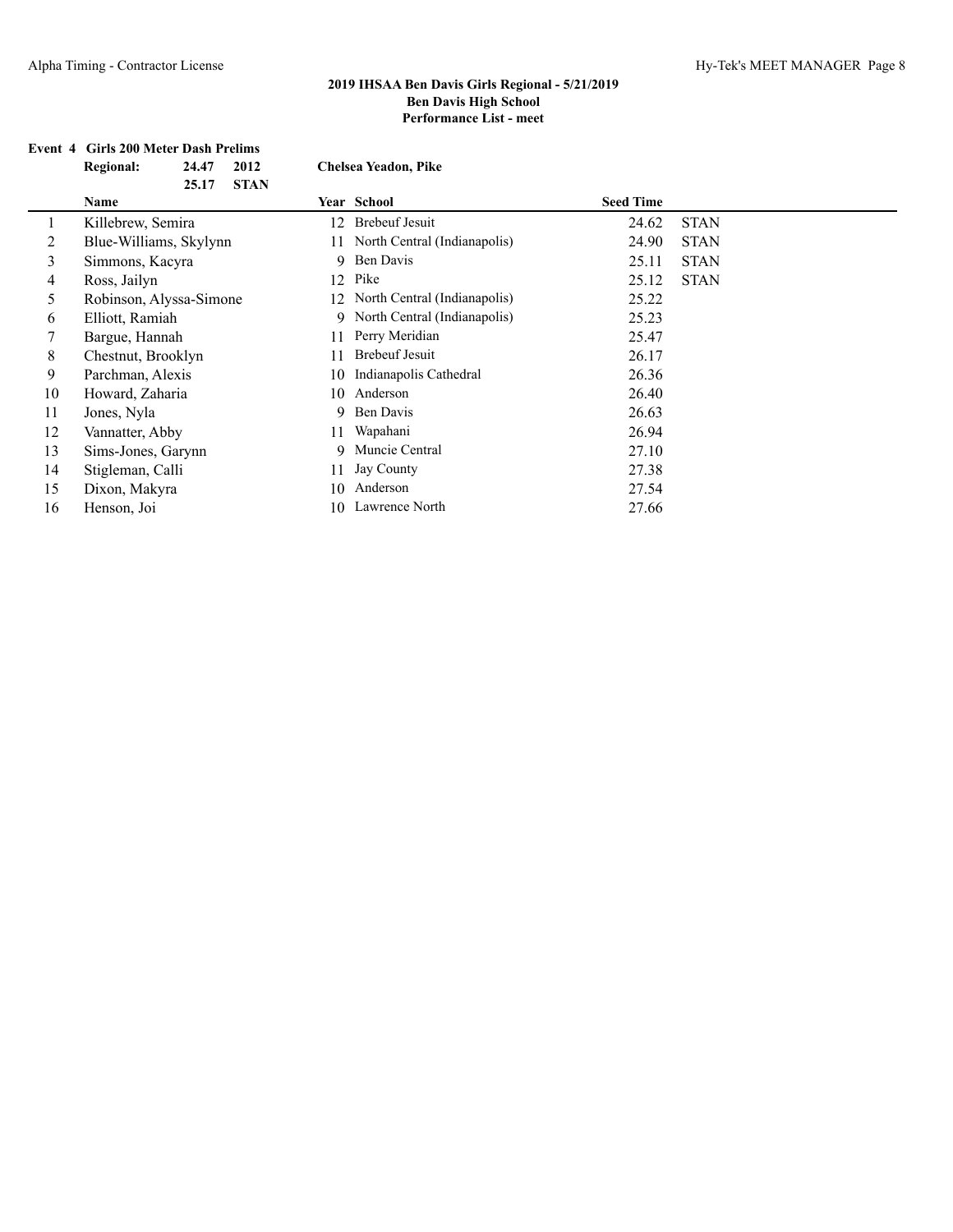#### **Event 5 Girls 1600 Meter Run**

|    | <b>Regional:</b>  | 5:03.98 | 2000        |     | <b>Kremer - Bishop Chatard</b> |                  |  |
|----|-------------------|---------|-------------|-----|--------------------------------|------------------|--|
|    |                   | 5:02.82 | <b>STAN</b> |     |                                |                  |  |
|    | Name              |         |             |     | Year School                    | <b>Seed Time</b> |  |
|    | Wehrle, Mariah    |         |             | 11  | Indianapolis Cardinal Ritter   | 5:07.52          |  |
| 2  | Carr, Gracie      |         |             | 11  | Indianapolis Cathedral         | 5:13.71          |  |
| 3  | O'Donnell, Katie  |         |             | 12  | <b>Brebeuf Jesuit</b>          | 5:18.98          |  |
| 4  | Keesling, Leah    |         |             | 11  | Randolph Southern              | 5:23.79          |  |
| 5  | Simmons, Zoe      |         |             | 11  | <b>Brebeuf Jesuit</b>          | 5:26.15          |  |
| 6  | Gruber, Jenna     |         |             | 10  | Indianapolis Cardinal Ritter   | 5:30.09          |  |
|    | Cox, Bailey       |         |             | 10  | New Castle                     | 5:30.62          |  |
| 8  | Burgin, Katie     |         |             | 11  | Lawrence North                 | 5:30.64          |  |
| 9  | Spurgeon, Triniti |         |             |     | 12 Perry Meridian              | 5:34.60          |  |
| 10 | Ricker, Laney     |         |             |     | 9 Pendleton Heights            | 5:37.25          |  |
| 11 | Taylor, Nia       |         |             | 12  | Pike                           | 5:41.94          |  |
| 12 | Fugiett, Sophia   |         |             | 10  | Jay County                     | 5:43.85          |  |
| 13 | Grider, Gabby     |         |             | 12. | Lawrence North                 | 5:46.06          |  |
| 14 | Mervar, Lauren    |         |             | 10  | Perry Meridian                 | 5:46.76          |  |
| 15 | Knott, Jaci       |         |             |     | 9 Wes-Del                      | 5:48.30          |  |
| 16 | Baldwin, Ella     |         |             | 10  | Winchester Community           | 5:51.60          |  |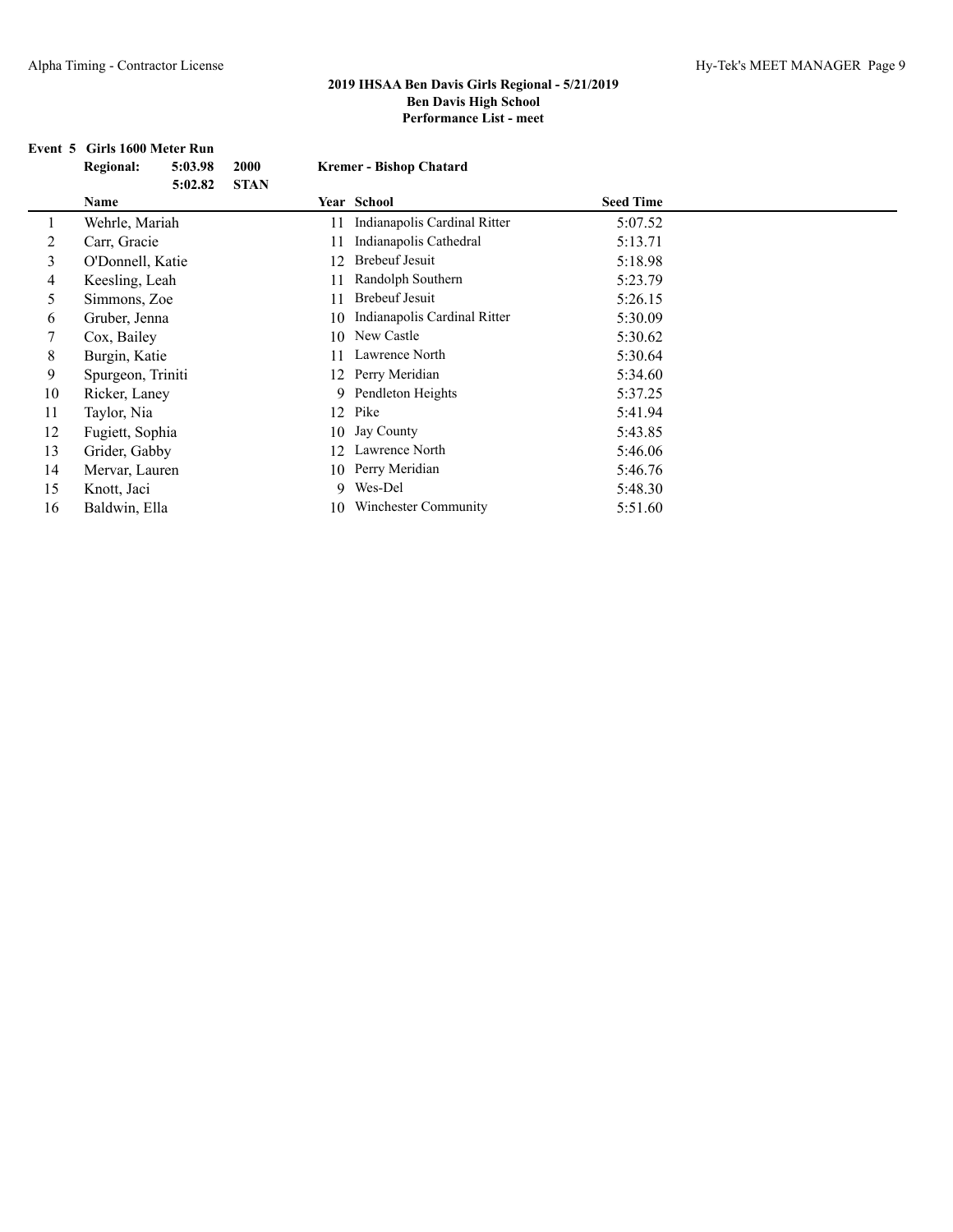# **Event 6 Girls 4x100 Meter Relay**

|                | <b>Regional:</b><br>46.86          | 5/26/2015<br><b>Ben Davis, Ben Davis</b> |                                                   |                             |
|----------------|------------------------------------|------------------------------------------|---------------------------------------------------|-----------------------------|
|                | 48.77                              | <b>STAN</b>                              | S Brown, D Collier, K Simmons, R Woodson          |                             |
|                | <b>Team</b>                        | <b>Relay</b>                             |                                                   | <b>Seed Time</b>            |
| $\mathbf{1}$   | North Central (Indianapolis)       |                                          |                                                   | 47.14<br><b>STAN</b>        |
|                | 1) Elliott, Ramiah 9               | 2) Blue-Williams, Skylynn 11             | 3) Robinson, Alyssa-Simone 124) Maddox, Jadeyn 11 |                             |
|                | 5) Robinson, Chanler 11            | 6) Moore, Delaney 10                     | 7) Sowell, Shaunyae 12                            | 8) Richardson, Aniya 9      |
| $\overline{c}$ | <b>Brebeuf Jesuit</b>              |                                          |                                                   | 47.83<br><b>STAN</b>        |
|                | 1) Ezell, Alex 12                  | 2) Chestnut, Brooklyn 11                 | 3) Hearn, Hanna 12                                | 4) Killebrew, Semira 12     |
|                | 5) Gray, Taylor 12                 | 6) Dillard, Alexis 9                     | 7) Gallagher, Sydney 11                           |                             |
| 3              | <b>Ben Davis</b>                   |                                          |                                                   | 48.67<br><b>STAN</b>        |
|                | 1) Coleman, Jada 12                | 2) Gomillia, Anajah 12                   | 3) Simmons, Kacyra 9                              | 4) Jones, Nyla 9            |
|                | 5) Robinson, Anisha 9              | 6) Young, Barbara 11                     | 7) Cole, Monyae 12                                | 8) Rorie, Keziah 10         |
| $\overline{4}$ | Pike                               |                                          |                                                   | 48.68<br><b>STAN</b>        |
|                | 1) Miller, Ja'Niyah 11             | 2) Randolph, Sydney 9                    | 3) Ricker-Hurley, Kamrin 11                       | 4) Ross, Jailyn 12          |
|                | 5) Litt, Taniqua 11                | 6) Faye, Carol 12                        | 7) Strong, DyShanee' 10                           |                             |
| 5              | Indianapolis Cathedral             |                                          |                                                   | 48.79                       |
|                | 1) Miller, Kennedy 12              | 2) Parchman, Alexis 10                   | 3) Mintze, Myjah 10                               | 4) Pitts, Kaylah 10         |
|                | 5) Sanders, Reese 9                | 6) Inkrott, Aris 10                      | 7) Woods, Lauryn 11                               | 8) Barnes., Imani 11        |
| 6              | Heritage Christian                 |                                          |                                                   | 50.20                       |
|                | 1) Watkins, Sydney 11              | 2) Stephens, Paris 10                    | 3) Phillips, Elizabeth 10                         | 4) Burdine, Carsyn 9        |
|                | 5) Carlisle, Elise 10              | 6) Johnson, Jadyn 9                      | 7) Stott, Tamia 10                                |                             |
| $\tau$         | Anderson                           |                                          |                                                   | 50.36                       |
|                | 1) Howard, Zaharia 10              | 2) Hamilton, Staisha 12                  | 3) King, Desiree 11                               | 4) Dixon, Makyra 10         |
|                | 5) Williams, Alonna 10             | 6) Stephens, Anya'Sane 10                |                                                   |                             |
| 8              | Southport<br>1) Awosanya, Modupe 9 | 2) Monroy, Nanci 10                      | 3) Mappes, Rebekah 11                             | 50.83<br>4) Main, Emma 10   |
|                | 5) Piatt, Kierstin 11              | 6) Taylor, Jada 9                        | 7) Parker, LaKenzie 9                             | 8) Anderson, Leslie 11      |
| 9              | Jay County                         |                                          |                                                   | 51.63                       |
|                | 1) Fields, Hallie 11               | 2) Omstead, Renee 11                     | 3) Bailey, Shea 9                                 | 4) Stigleman, Calli 11      |
|                | 5) Saxman, Grace 10                | 6) Hill, Halle 11                        | 7) Bullard, Karlie 12                             | 8) Campbell, Chloe 10       |
| 10             | Pendleton Heights                  |                                          |                                                   | 51.69                       |
|                | 1) Sakeuh, Patience 11             | 2) Terell, Maddie 10                     | 3) Konkle, Emma 10                                | 4) Lloyd, Kylea 9           |
|                | 5) Jones, Layla 9                  | 6) Selg, Alexis 10                       | 7) Clevenger, Kylie 11                            |                             |
| 11             | Lawrence North                     |                                          |                                                   | 51.90                       |
|                | 1) Webster, Jada 12                | 2) Norfolk, Laci 9                       | 3) Young, Kristian 11                             | 4) Henson, Joi 10           |
|                | 5) Barlow, Kennedy 12              | 6) Dabney, Khamari 9                     | 7) Barnum, Megan 9                                | 8) Malaya, Turner 10        |
| 12             | Wapahani                           |                                          |                                                   | 52.23                       |
|                | 1) Wilson, Kianna 10               | 2) Vannatter, Abby 11                    | 3) Dornick, Lexah 12                              | 4) Zickgraf, Ashtyn 9       |
|                | 5) Adams, Abby 11                  | 6) Fisher, Abriel 9                      | 7) Thompson, Madison 10                           |                             |
| 13             | Perry Meridian                     |                                          |                                                   | 52.84                       |
|                | 1) Coates, Trinity 10              | 2) Greene, Georgia 12                    | 3) Mitchell, Noel 11                              | 4) Agnew, Kalyn 9           |
|                | 5) Kimbrough, Kaleyah 10           | 6) Andrews, Elizabeth 10                 |                                                   |                             |
| 14             | Muncie Central                     |                                          |                                                   | 53.00                       |
|                | 1) Sims, Mariah 9                  | 2) Hall, Shayla 12                       | 3) Roberts, Destiny 10                            | 4) Woods-Barnes, Janelle 12 |
|                | 5) Sims-Jones, Garynn 9            | 6) McIntosh, Sayla 10                    |                                                   |                             |
| 15             | Mt. Vernon (Fortville)             |                                          |                                                   | 53.08                       |
|                | 1) Hoeppner, Vivian 12             | 2) Bidwell, Eliza 9                      | 3) Keeler, Emily 12                               | 4) Powell, Sydney 9         |
|                | 5) Thomas, Gracesyn 11             | 6) Kille, Morgan 9                       | 7) Luke, Kayla 9                                  | 8) Stanfield, Raelyn 10     |
| 16             | Covenant Christian (Indpls)        |                                          |                                                   | 53.11                       |
|                | 1) Hunt, Emma 11                   | 2) Borom, Sania 11                       | 3) Crane, Hannah 10                               | 4) Schafer, Elizabeth 9     |
|                | 5) Masquelier, Abigail 10          | 6) Stewart, Brooklyn 9                   |                                                   |                             |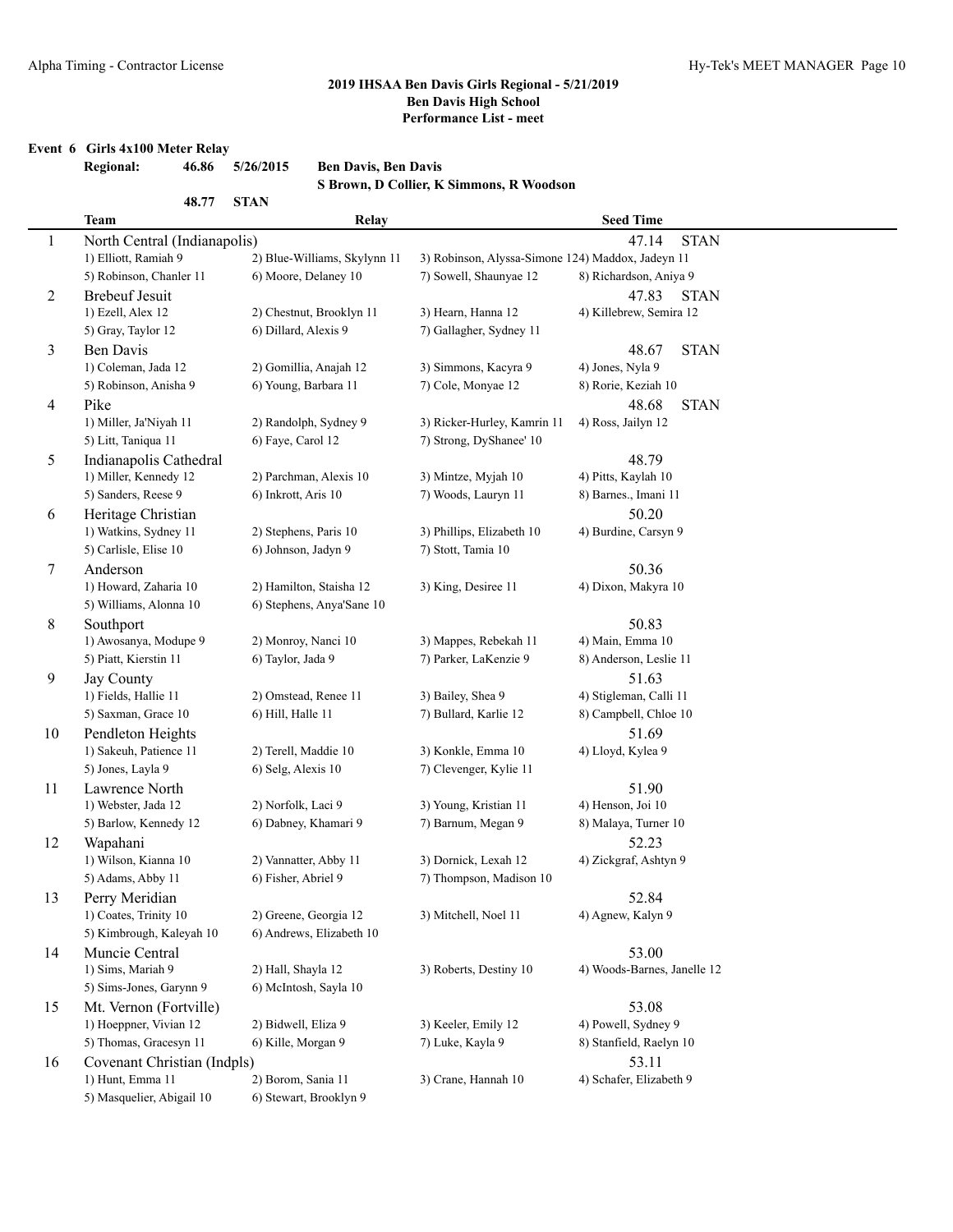# **Event 7 Girls 400 Meter Dash**

|    | <b>Regional:</b>          | 54.43 | 5/23/2017   |     | Lynna Irby, Pike               |                  |             |
|----|---------------------------|-------|-------------|-----|--------------------------------|------------------|-------------|
|    | <b>Regional:</b>          | 55.09 | 5/27/2014   |     | Lynna Irby, Pike               |                  |             |
|    |                           | 57.38 | <b>STAN</b> |     |                                |                  |             |
|    | Name                      |       |             |     | Year School                    | <b>Seed Time</b> |             |
|    | Elliott, Ramiah           |       |             |     | 9 North Central (Indianapolis) | 55.22            | <b>STAN</b> |
| 2  | Herbert, Taylor           |       |             | 10  | Lawrence Central               | 56.43            | <b>STAN</b> |
| 3  | Hunter, Iyanla            |       |             | 12. | Perry Meridian                 | 58.43            |             |
| 4  | Barlow, Kennedy           |       |             | 12. | Lawrence North                 | 59.43            |             |
| 5  | Shannon, Kinsey           |       |             | 10  | Jay County                     | 59.75            |             |
| 6  | Bargue, Hannah            |       |             | 11  | Perry Meridian                 | 59.87            |             |
| 7  | Dessauer, Amelia          |       |             | 11  | Indianapolis Bishop Chatard    | 1:00.78          |             |
| 8  | Cole, Monyae              |       |             | 12  | Ben Davis                      | 1:00.79          |             |
| 9  | Eason, Kamryn             |       |             |     | Mt. Vernon (Fortville)         | 1:01.66          |             |
| 10 | Brelage, Ashleigh         |       |             | 10  | Delta                          | 1:01.95          |             |
| 11 | Ludington, Carol          |       |             | 9   | Lawrence North                 | 1:02.03          |             |
| 12 | Hamilton-Ragsdale, Sydney |       |             | 12  | Indianapolis Bishop Chatard    | 1:02.13          |             |
| 13 | Awosanya, Modupe          |       |             | 9   | Southport                      | 1:02.34          |             |
| 14 | Robinson, Anisha          |       |             | 9   | Ben Davis                      | 1:02.35          |             |
| 15 | Spence, Sophia            |       |             | 12. | Union City                     | 1:02.55          |             |
|    |                           |       |             |     |                                |                  |             |

16 Mesch, Lisa 11 Southport 1:02.73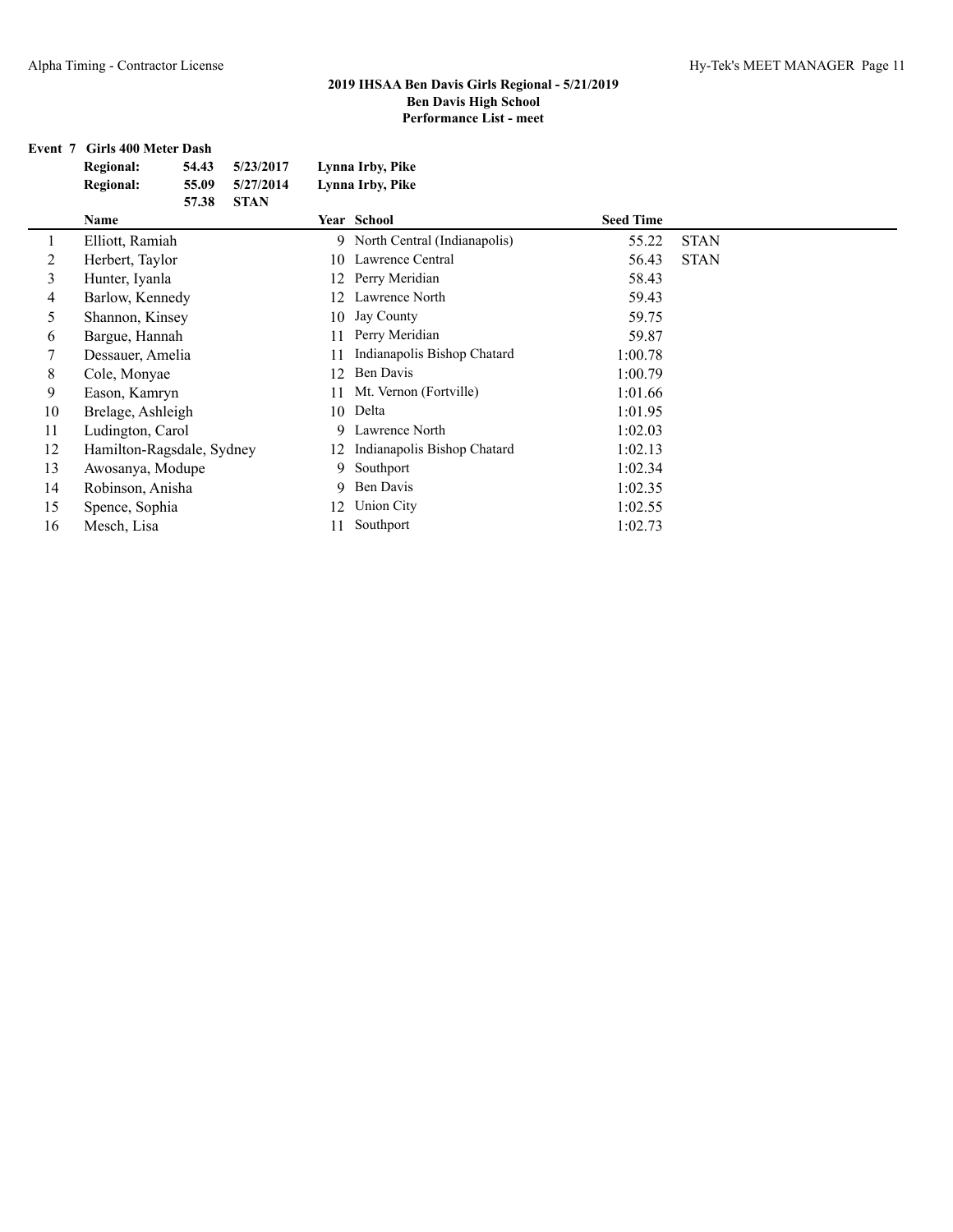## **Event 8 Girls 300 Meter Hurdles**

|    | <b>Regional:</b><br>43.10 | 2014        |    | <b>Plenseh-tay Sakeuh, Lapel</b> |                  |             |
|----|---------------------------|-------------|----|----------------------------------|------------------|-------------|
|    | <b>Regional:</b><br>43.10 | 5/27/2014   |    | Plenseh-tay Sakeuh, Lapel        |                  |             |
|    | 45.32                     | <b>STAN</b> |    |                                  |                  |             |
|    | Name                      |             |    | Year School                      | <b>Seed Time</b> |             |
| 1  | Robinson, Chanler         |             | 11 | North Central (Indianapolis)     | 43.92            | <b>STAN</b> |
| 2  | Barnes, Beth              |             | 12 | Indianapolis Bishop Chatard      | 45.01            | <b>STAN</b> |
| 3  | Parchman, Ayana           |             | 12 | Lawrence Central                 | 45.21            | <b>STAN</b> |
| 4  | Sowinski, Mary Bea        |             | 9  | Indianapolis Bishop Chatard      | 45.63            |             |
| 5  | Sanders, Reese            |             | 9  | Indianapolis Cathedral           | 45.67            |             |
| 6  | Miller, Ja'Niyah          |             | 11 | Pike                             | 46.03            |             |
| 7  | Coleman, Jada             |             | 12 | Ben Davis                        | 46.81            |             |
| 8  | Dale, Ali                 |             | 10 | Perry Meridian                   | 47.10            |             |
| 9  | Sakeuh, Patience          |             | 11 | Pendleton Heights                | 48.64            |             |
| 10 | Altman, Marley            |             | 12 | <b>Brebeuf Jesuit</b>            | 48.74            |             |
| 11 | McIntosh, Sayla           |             | 10 | Muncie Central                   | 49.11            |             |
| 12 | Hunt, Emma                |             | 11 | Covenant Christian (Indpls)      | 49.60            |             |
| 13 | Fleming, Kelayjha         |             | 11 | Anderson                         | 50.11            |             |
| 14 | Moore, Sarah              |             | 11 | Delta                            | 50.14            |             |
| 15 | Benter, Abby              |             | 10 | Jay County                       | 50.33            |             |
| 16 | Alred, Inaya              |             | 10 | Lawrence North                   | 50.42            |             |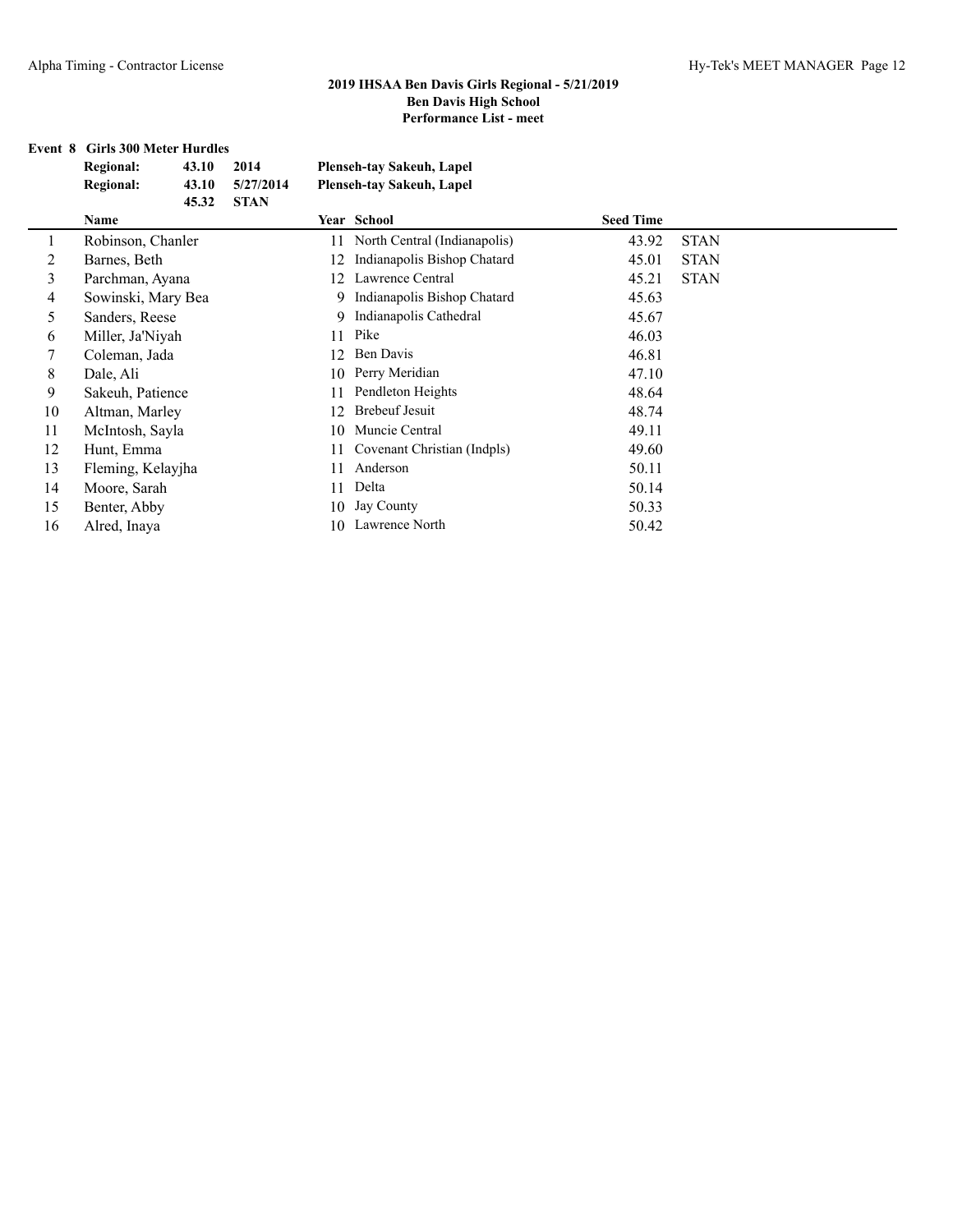# **Event 9 Girls 800 Meter Run<br>Regional: 2:11.88 2010**

|    | <b>Regional:</b>     | 2:11.88<br>2:16.24 | 2010<br><b>STAN</b> |    | <b>Abby Farley, Park Tudor</b> |                  |             |
|----|----------------------|--------------------|---------------------|----|--------------------------------|------------------|-------------|
|    | Name                 |                    |                     |    | Year School                    | <b>Seed Time</b> |             |
|    | Stanhope, Elizabeth  |                    |                     |    | 12 Pike                        | 2:09.62          | <b>STAN</b> |
| 2  | Dean, Grace          |                    |                     | 12 | Lawrence North                 | 2:21.95          |             |
| 3  | Greer, Sarah         |                    |                     | 12 | Lawrence North                 | 2:22.41          |             |
| 4  | Gantz, Alex          |                    |                     | 9  | Indianapolis Bishop Chatard    | 2:23.02          |             |
| 5  | Stickel, Miranda     |                    |                     | 11 | Indianapolis Bishop Chatard    | 2:23.09          |             |
| 6  | Hodges, Mary         |                    |                     |    | 9 Pike                         | 2:23.32          |             |
|    | Sorensen, Amberleigh |                    |                     | 11 | Yorktown                       | 2:24.39          |             |
| 8  | Boyd, Adrianna       |                    |                     | 11 | North Central (Indianapolis)   | 2:25.26          |             |
| 9  | Merrill, Courtney    |                    |                     |    | 12 Speedway                    | 2:25.58          |             |
| 10 | Jackson, Adrianne    |                    |                     |    | 9 North Central (Indianapolis) | 2:27.11          |             |
| 11 | Rich, Paige          |                    |                     |    | 12 Lapel                       | 2:28.21          |             |
| 12 | Judy, Mariah         |                    |                     | 12 | Ben Davis                      | 2:28.21          |             |
| 13 | Beckham, Gabby       |                    |                     | 11 | Monroe Central                 | 2:29.38          |             |
| 14 | Fugiett, Sophia      |                    |                     | 10 | Jay County                     | 2:29.46          |             |
| 15 | Baldwin, Ella        |                    |                     | 10 | Winchester Community           | 2:31.21          |             |
| 16 | Cox, Bailey          |                    |                     | 10 | New Castle                     | 2:31.54          |             |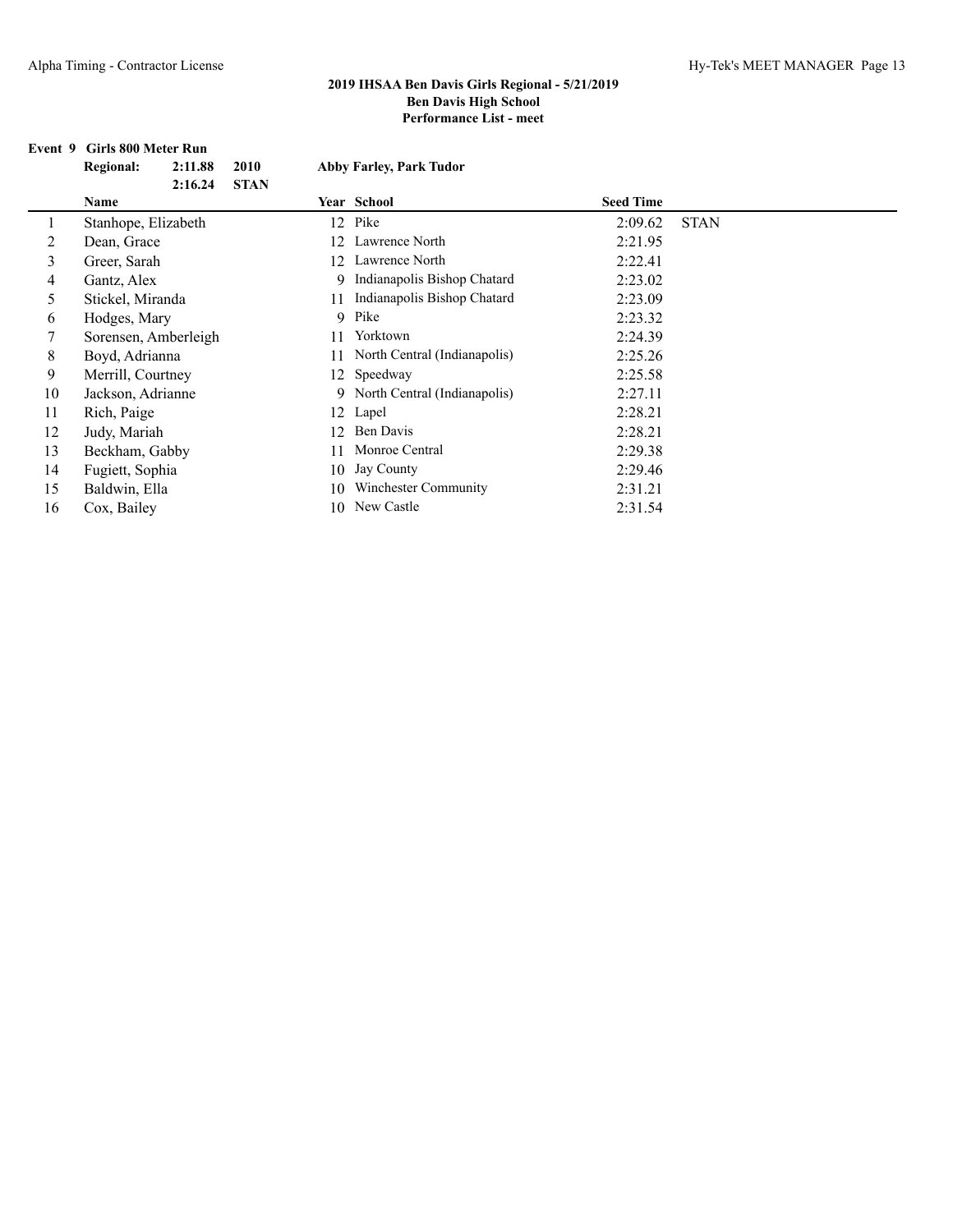# **Event 10 Girls 3200 Meter Run<br>Regional: 10:36.69 2012**

|    | 10:36.69<br><b>Regional:</b><br>10:51.56 | 2012<br><b>STAN</b> |    | <b>Brenna Poulsen, North Central</b> |                  |  |  |
|----|------------------------------------------|---------------------|----|--------------------------------------|------------------|--|--|
|    | <b>Name</b>                              |                     |    | Year School                          | <b>Seed Time</b> |  |  |
|    | Keller, Madeline                         |                     |    | 9 Brebeuf Jesuit                     | 11:06.53         |  |  |
| 2  | Ricks, Kate                              |                     | 12 | <b>Brebeuf Jesuit</b>                | 11:07.58         |  |  |
| 3  | Wehrle, Mariah                           |                     | 11 | Indianapolis Cardinal Ritter         | 11:22.34         |  |  |
| 4  | Wehrle, Mary Anna                        |                     | 11 | Indianapolis Cardinal Ritter         | 11:28.95         |  |  |
| 5  | McKinney, Audrey                         |                     | 11 | Indianapolis Cathedral               | 11:31.55         |  |  |
| 6  | Baker, Ellen                             |                     | 10 | North Central (Indianapolis)         | 11:41.64         |  |  |
|    | Velez, Jessica                           |                     | 11 | Pike                                 | 11:43.11         |  |  |
| 8  | Hastings, Ashlyn                         |                     | 12 | Covenant Christian (Indpls)          | 11:52.19         |  |  |
| 9  | Jones, Katie                             |                     |    | 9 Pendleton Heights                  | 12:08.90         |  |  |
| 10 | Frederick, Adrianna                      |                     | 11 | Southport                            | 12:14.44         |  |  |
| 11 | Hays, Riley                              |                     | 12 | Pendleton Heights                    | 12:15.60         |  |  |
| 12 | Robles, Makayla                          |                     | 9  | Delta                                | 12:19.31         |  |  |
| 13 | Mervar, Lauren                           |                     |    | 10 Perry Meridian                    | 12:25.26         |  |  |
| 14 | Hudson, Isabelle                         |                     | 11 | Lawrence North                       | 12:28.20         |  |  |
| 15 | Hoggatt, Reagan                          |                     | 12 | Union City                           | 12:31.24         |  |  |
| 16 | Rice, Autumn                             |                     | 10 | Union (Modoc)                        | 12:36.06         |  |  |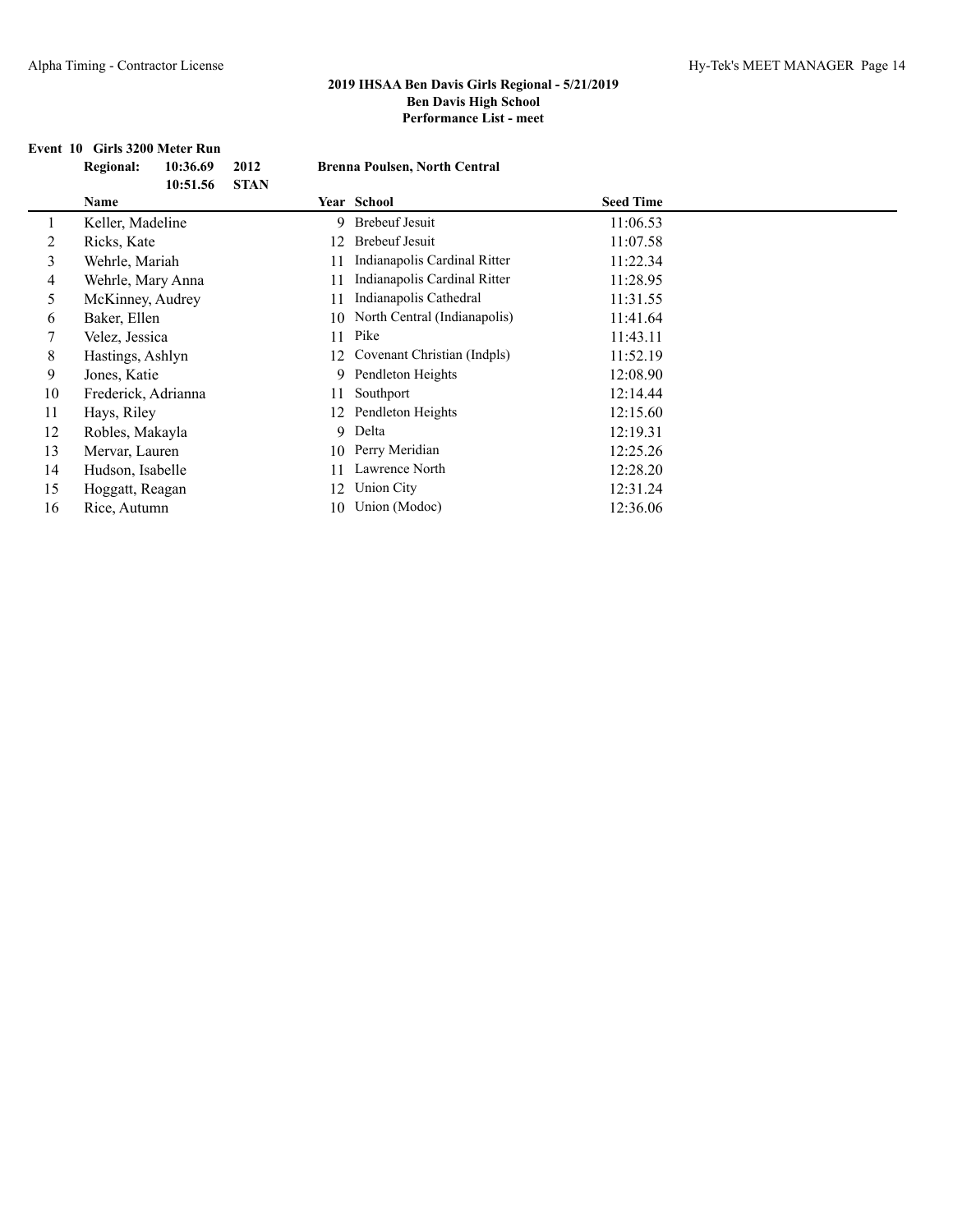### **Event 11 Girls 4x400 Meter Relay**

**3:57.25 STAN**

## **Regional: 3:51.15 2012 Lawrence Central, Lawrence Central J McCray, A Hall, B Thomas, M Holder**

|                | <b>Team</b>                                                            | Relay                                                  |                                                   | <b>Seed Time</b>        |  |
|----------------|------------------------------------------------------------------------|--------------------------------------------------------|---------------------------------------------------|-------------------------|--|
| 1              | Indianapolis Bishop Chatard                                            |                                                        |                                                   | <b>STAN</b><br>3:56.02  |  |
|                | 1) Dessauer, Amelia 11                                                 | 2) Barnes, Beth 12                                     | 3) Stickel, Miranda 11                            | 4) Stickel, Mayan 9     |  |
|                | 5) Dietrick, Katie 12                                                  | 6) Hamilton-Ragsdale, Sydney 127) Sowinski, Mary Bea 9 |                                                   |                         |  |
| $\overline{c}$ | North Central (Indianapolis)<br>4:00.60                                |                                                        |                                                   |                         |  |
|                | 2) Robinson, Chanler 11<br>1) Regans, Serena 9<br>3) Elliott, Ramiah 9 |                                                        | 4) Boyd, Arissa 9                                 |                         |  |
|                | 5) Moore, Delaney 10                                                   | 6) Blue-Williams, Skylynn 11                           | 7) Robinson, Alyssa-Simone 128) Boyd, Adrianna 11 |                         |  |
| 3              | Perry Meridian                                                         |                                                        |                                                   | 4:01.59                 |  |
|                | 1) Hunter, Iyanla 12                                                   | 2) Baird, Caitlin 12                                   | 3) Bargue, Hannah 11                              | 4) Dale, Ali 10         |  |
|                | 5) Gonzalez, Yesenia 9                                                 | 6) Greene, Georgia 12                                  | 7) Kimbrough, Kaleyah 10                          |                         |  |
|                |                                                                        |                                                        |                                                   |                         |  |
| 4              | <b>Ben Davis</b>                                                       |                                                        |                                                   | 4:07.29                 |  |
|                | 1) Goss, Khera 11                                                      | 2) Cooks, Areiahna 12                                  | 3) Robinson, Anisha 9                             | 4) Cole, Monyae 12      |  |
|                | 5) Simmons, Kacyra 9                                                   | 6) Reynoso, Melanie 12                                 | 7) Coleman, Jada 12                               | 8) Rorie, Keziah 10     |  |
| 5              | Lawrence Central                                                       |                                                        |                                                   | 4:08.70                 |  |
|                | 1) Reese, Ailliyah 11                                                  | 2) Parchman, Ayana 12                                  | 3) Minnich, Mei-Li 12                             | 4) Stewart, Brianna 12  |  |
|                | 5) Baker, Sarai 12                                                     | 6) Herbert, Taylor 10                                  |                                                   |                         |  |
| 6              | Pike                                                                   |                                                        |                                                   | 4:09.47                 |  |
|                | 1) Miller, Ja'Niyah 11                                                 | 2) Dansby, Chyane 10                                   | 3) Stanhope, Elizabeth 12                         | 4) Ross, Jailyn 12      |  |
|                | 5) Hodges, Mary 9                                                      | 6) Webster, Laniya 12                                  | 7) Harris, Alyssa 9                               |                         |  |
| 7              | Indianapolis Cathedral                                                 |                                                        |                                                   | 4:10.24                 |  |
|                | 1) Miller, Kennedy 12                                                  | 2) Pitts, Kaylah 10                                    | 3) Conway, Nyah 11                                | 4) Sanders, Reese 9     |  |
|                | 5) Kolosso, Haleigh 9                                                  | 6) Kaster, Megan 11                                    | 7) Inkrott, Aris 10                               | 8) Parchman, Alexis 10  |  |
| 8              | Lawrence North                                                         |                                                        |                                                   | 4:14.17                 |  |
|                | 1) Fasbender, Kaitlin 9                                                | 2) Ludington, Carol 9                                  | 3) Dean, Grace 12                                 | 4) Barnum, Megan 9      |  |
|                | 5) Young, Kristian 11                                                  | 6) Barlow, Kennedy 12                                  | 7) Grider, Gabby 12                               | 8) Greer, Sarah 12      |  |
| 9              | Jay County                                                             |                                                        |                                                   | 4:15.12                 |  |
|                | 1) Garringer, Kendal 12                                                | 2) Benter, Abby 10                                     | 3) Omstead, Renee 11                              | 4) Saxman, Grace 10     |  |
|                | 5) Hill, Halle 11                                                      | 6) Shannon, Kinsey 10                                  | 7) Hemmelgarn, Sara 11                            | 8) Dow, Ashlyn 10       |  |
| 10             | Mt. Vernon (Fortville)                                                 |                                                        |                                                   | 4:20.38                 |  |
|                | 1) Keeler, Emily 12                                                    | 2) Eason, Kamryn 11                                    | 3) Foster, Rissa 9                                | 4) Bidwell, Eliza 9     |  |
|                | 5) Powell, Sydney 9                                                    | 6) Pearson, Rylie 10                                   | 7) Hayes, Faith 10                                | 8) Tharp, Morgan 9      |  |
| 11             | Pendleton Heights                                                      |                                                        |                                                   | 4:20.48                 |  |
|                | 1) Pippin, Bailey 10                                                   | 2) Terell, Maddie 10                                   | 3) Busby, Delaney 9                               | 4) Lloyd, Kylea 9       |  |
|                | 5) Jones, Layla 9                                                      | 6) Brinker, Mycala 9                                   | 7) Dudley, Catherine 9                            | 8) McKee, Madison 10    |  |
|                | Heritage Christian                                                     |                                                        |                                                   | 4:21.65                 |  |
| 12             | 1) Vander Wiele, Molly 10                                              |                                                        | 3) Chitwood, Audrey 12                            |                         |  |
|                |                                                                        | 2) Carlisle, Elise 10                                  | 7) Phillips, Elizabeth 10                         | 4) Hunsaker, Greta 9    |  |
|                | 5) Stott, Tamia 10                                                     | 6) Stephens, Paris 10                                  |                                                   | 8) Burdine, Carsyn 9    |  |
| 13             | Anderson                                                               |                                                        |                                                   | 4:22.32                 |  |
|                | 1) Howard, Zaharia 10                                                  | 2) Vaughn, Kaylie 9                                    | 3) Fleming, Kelayjha 11                           | 4) Hamilton, Staisha 12 |  |
|                | 5) Tilford, Kaneisha 11                                                | 6) Dixon, Makyra 10                                    | 7) Howard, Hope 9                                 | 8) Acree, Deseray 12    |  |
| 14             | New Castle                                                             |                                                        |                                                   | 4:22.68                 |  |
|                | 1) Smith, Grace 12                                                     | 2) Barr, Tristan 10                                    | 3) Bell, Ava 9                                    | 4) Cox, Bailey 10       |  |
|                | 5) Lawson, Emma 10                                                     | 6) McGowan, Macayla 10                                 | 7) Hall, Anyssa 9                                 | 8) Plank, Payton 9      |  |
| 15             | Muncie Central                                                         |                                                        |                                                   | 4:26.64                 |  |
|                | 1) Sims, Mariah 9                                                      | 2) Woods-Barnes, Janelle 12                            | 3) Smith, Ja'Viona 10                             | 4) McIntosh, Sayla 10   |  |
| 16             | Wapahani                                                               |                                                        |                                                   | 4:27.77                 |  |
|                | 1) Neal, Olivia 12                                                     | 2) Wulff, Lexi 11                                      | 3) Boggs, Carlie 12                               | 4) Zickgraf, Ashtyn 9   |  |
|                | 5) Leatherman, Summer 9                                                | 6) Adams, Abby 11                                      | 7) Cook, Sydney 12                                | 8) Thompson, Madison 10 |  |